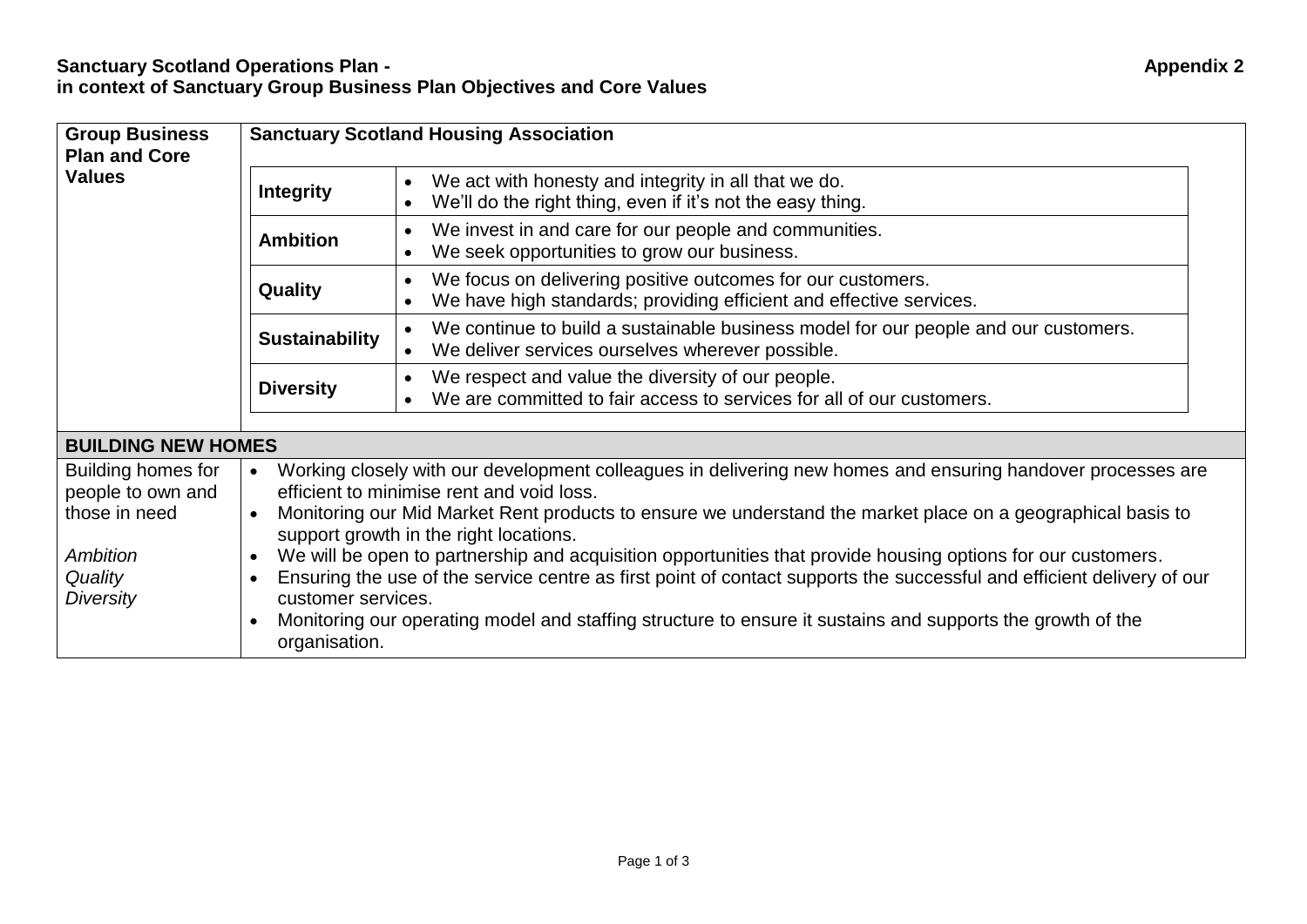## **Sanctuary Scotland Operations Plan - Appendix 2 in context of Sanctuary Group Business Plan Objectives and Core Values**

| <b>PROVIDING COST EFFECTIVE SERVICES</b> |                                                                                                                                                                                                                                                              |  |  |
|------------------------------------------|--------------------------------------------------------------------------------------------------------------------------------------------------------------------------------------------------------------------------------------------------------------|--|--|
| Realising the                            | Actively participate in the Group's Modern Workplace strategy and ensure proposals meets the needs of Scotland's<br>$\bullet$                                                                                                                                |  |  |
| benefits of our                          | staff and customers.                                                                                                                                                                                                                                         |  |  |
| technology                               | Ensuring One Sanctuary is optimised to support efficiency in the delivery of services.<br>$\bullet$                                                                                                                                                          |  |  |
| investment                               | Ensuring that our processes continue to evolve to support the efficiency of our operating model and that staff are<br>$\bullet$<br>actively engaged in this.                                                                                                 |  |  |
| Quality<br>Sustainability                | Ensure continued momentum in embracing mobile working to support our customers in their homes and<br>$\bullet$<br>communities.                                                                                                                               |  |  |
|                                          | Supporting digital inclusion for our customers by investigating potential sources of funding and project options<br>$\bullet$                                                                                                                                |  |  |
|                                          | Lone working and ensuring that our technology supports the safety of our staff and customers.<br>$\bullet$                                                                                                                                                   |  |  |
|                                          | Considering how technology can be used to support our tenants in scrutinising our services.<br>$\bullet$                                                                                                                                                     |  |  |
|                                          | Development of governance portal to support the efficient servicing of our Board of Management.<br>$\bullet$                                                                                                                                                 |  |  |
| Embedding                                | Embedding our core values in everything that we do.<br>$\bullet$                                                                                                                                                                                             |  |  |
| improved and more                        | Healthy Working Lives will be rolled out across Scotland to support a resilient and engaged staff group.<br>$\bullet$                                                                                                                                        |  |  |
| efficient ways of                        | Ensure our Investors in People working group adds value and supports staff in effective service delivery.<br>$\bullet$                                                                                                                                       |  |  |
| working                                  | Our operating model and staffing structure changes implemented 1 April 2018 will continue support improvement in<br>$\bullet$<br>operational performance and customer service.                                                                               |  |  |
| <b>Integrity</b><br>Quality              | Use of Wednesday morning training sessions to develop and empower staff and evaluate the outcomes for our<br>business.                                                                                                                                       |  |  |
| Sustainability<br><b>Diversity</b>       | Ensure performance improvement is a key focus of our teams and that our Improvement Action Plan evolves to<br>$\bullet$<br>support this.                                                                                                                     |  |  |
| <b>Ambition</b>                          | Use the results of the STAR satisfaction survey carried out externally to address areas for improvement and<br>incorporate these into the Improvement Action Plan.                                                                                           |  |  |
|                                          | Delivering our merger promises to our tenants, rent increase of no more than RPI plus 0.5%, additional support<br>$\bullet$<br>services and much needed accelerated capital investment and energy efficiency in their homes.                                 |  |  |
|                                          | Assessing our services to ensure that equality is embedded in our practices and any barriers to accessing services<br>$\bullet$<br>are recognised and removed.                                                                                               |  |  |
|                                          | We will review our provision of support services in our Sheltered Housing complexes in Aberdeenshire in light of<br>$\bullet$<br>changes that have taken place in Aberdeen city and Dundee (where support services are no longer delivered by<br>Sanctuary). |  |  |